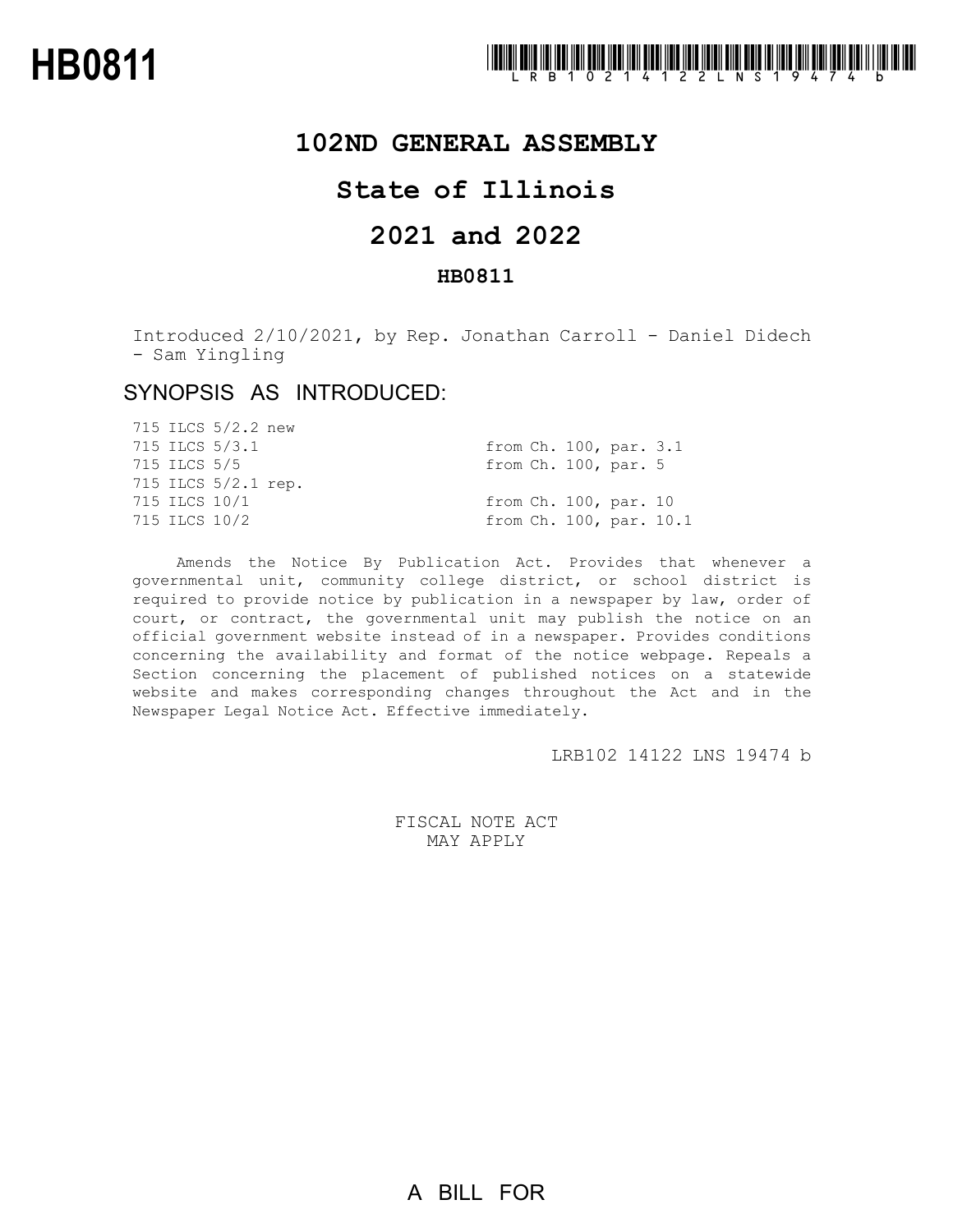1

AN ACT concerning notices.

#### **Be it enacted by the People of the State of Illinois, represented in the General Assembly:** 2 3

Section 5. The Notice By Publication Act is amended by changing Sections 3.1 and 5 and by adding Section 2.2 as follows: 4 5 6

(715 ILCS 5/2.2 new) 7

#### Sec. 2.2. Electronic publication. 8

(a) Whenever a governmental unit, community college district, or school district is required to provide notice by publication in a newspaper by law, order of court, or contract, the governmental unit, community college district, or school district may publish the notice on an official government website instead of in a newspaper. 9 10 11 12 13 14

(b) The governmental unit, community college district, or school district, or the host of the notice website, shall enter into a service-level agreement with an Internet service provider that guarantees the site is accessible to the public over the Internet at least 98% of the time, 24 hours a day, 365 days a year. 15 16 17 18 19 20

(c) The official website of the governmental unit, community college district, or school district shall prominently display a link to the notice web page, which shall 21 22 23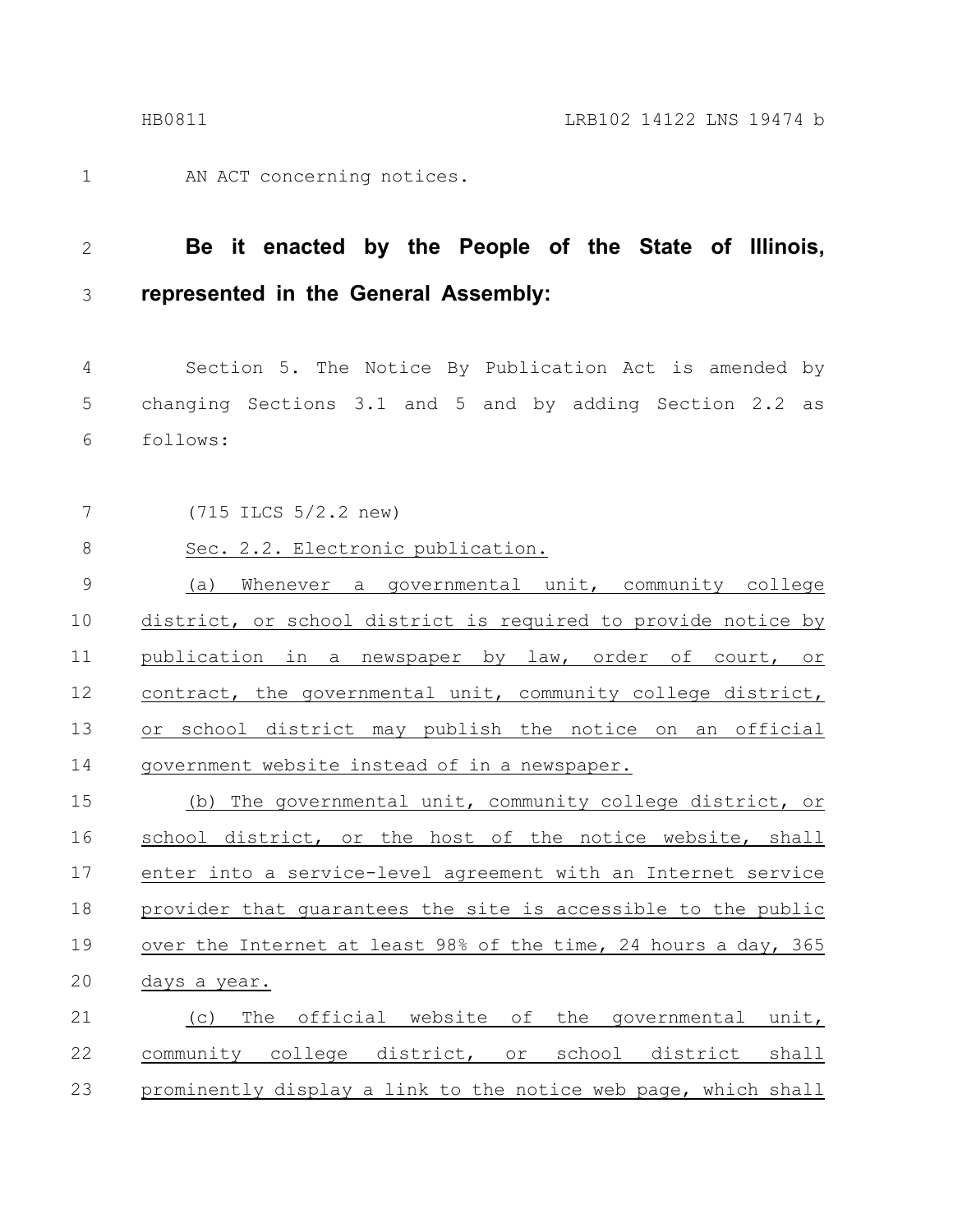| $\mathbf 1$    | be an index web page, containing a list of all current legal    |
|----------------|-----------------------------------------------------------------|
| 2              | notices of the unit or district, with links to the full text of |
| 3              | those notices. The index web page shall also contain a search   |
| $\overline{4}$ | function and other features that improve public accessibility   |
| 5              | to legal notices.                                               |
| $6\,$          | an individual is unable to access an<br>(d)<br>Whenever         |
| 7              | electronic publication of a legal notice, the issuing           |
| 8              | governmental unit, community college district, or school        |
| $\overline{9}$ | district shall provide a copy of the notice to the individual   |
| 10             | free of charge.                                                 |
| 11             | (e) Notices shall remain available on the website at least      |
| 12             | until the last posting date required by law has expired or      |
| 13             | until the event described in a notice has taken place,          |
| 14             | whichever is later.                                             |

(715 ILCS 5/3.1) (from Ch. 100, par. 3.1) 15

Sec. 3.1. When any notice is required by law, or order of court, to be published in any newspaper, publication of such notice shall include the printing of such notice in the total circulation of each edition on the date of publication of the newspaper in which the notice is published; and the newspaper publishing the notice shall, at no additional cost to government, cause the notice to be placed on the statewide website established and maintained as a joint venture of the majority of Illinois newspapers as a repository for such notices. All notices required for publication 16 17 18 19 20 21 22 23 24 25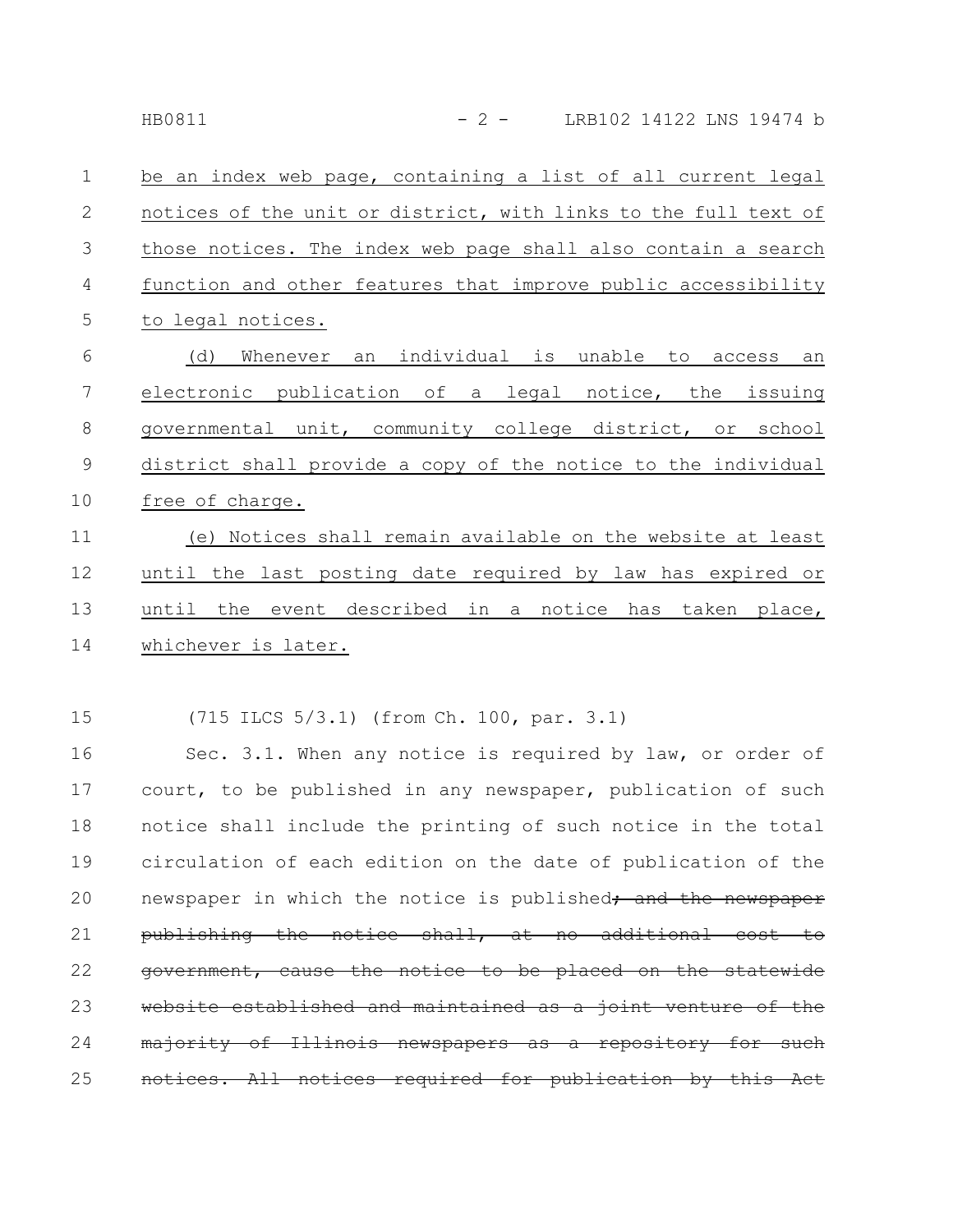shall remain legal and valid for all purposes when that occurs pursuant to the requirements of placement of the notice on the statewide of the printer. 1 2 3 4

(Source: P.A. 100-72, eff. 1-1-18.) 5

(715 ILCS 5/5) (from Ch. 100, par. 5) 6

Sec. 5. When any notice is required by law or contract to be published in a newspaper (unless otherwise expressly provided in the contract), it shall be intended to be in a secular newspaper of general circulation, published in the city, town or county, or some newspaper specially authorized by law to publish legal notices, in the city, town, or county. If there is no newspaper published in the county in which the city or town is located, notice shall be given in a secular newspaper, as defined in this Act, that is published in an adjoining county having general circulation within the city or town. Unless otherwise expressly provided in the contract, the term "newspaper" means a newspaper 7 8 9 10 11 12 13 14 15 16 17 18

(a) which consists of not less than 4 pages of printed matter and contains at least 100 square inches of printed matter per page; and 19 20 21

(b) which is printed through the use of one of the conventional and generally recognized printing processes such as letterpress, lithography or gravure; and 22 23 24

25

(c) which annually averages at least 25% news content per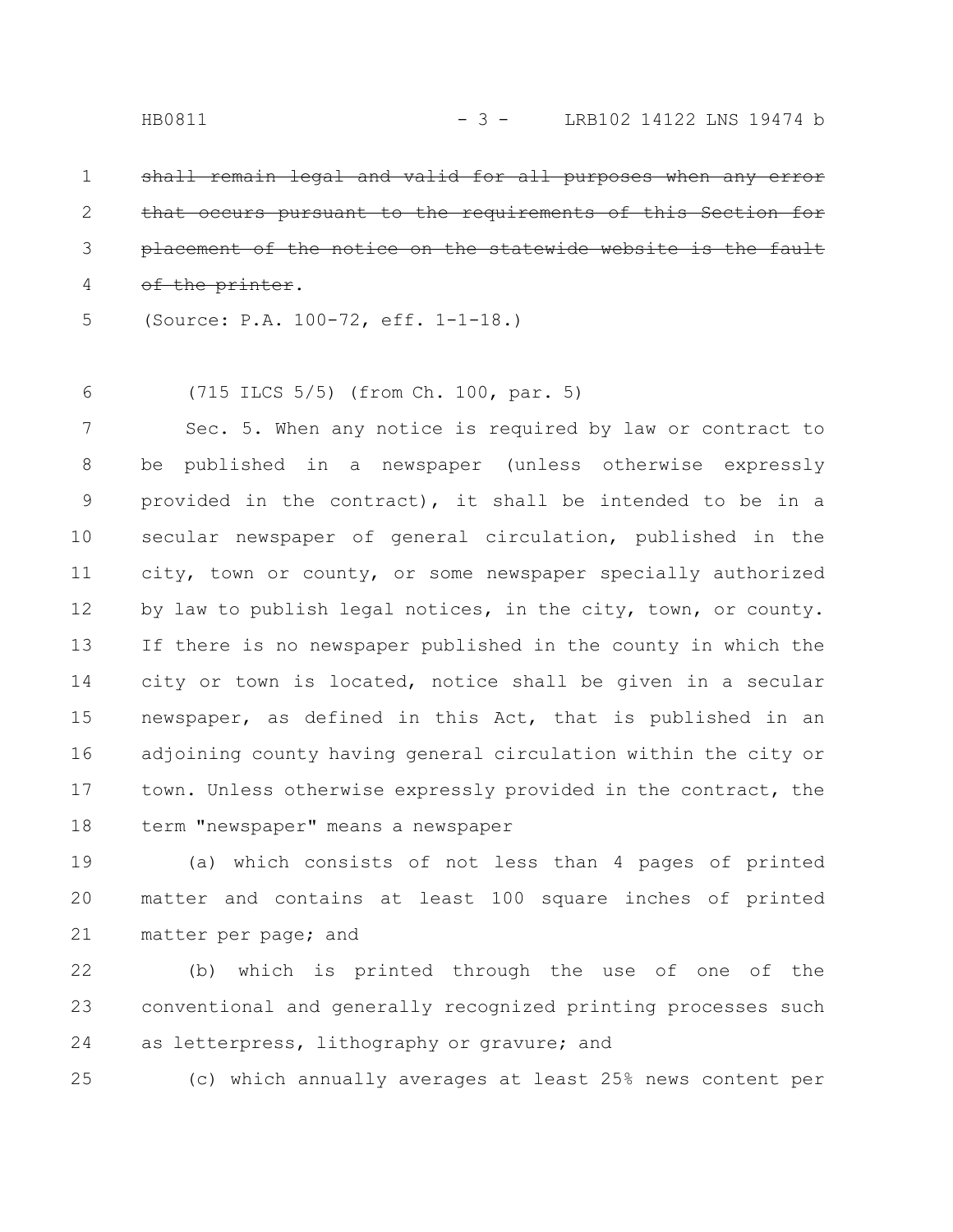issue; or which annually averages at least 1,000 column inches of news content per issue, the term "news content" meaning for the purposes of this Act any printed matter other than advertising; and 1 2 3 4

(d) which publishes miscellaneous reading matter, legal or other announcements and notices, and news and information concerning current happenings and passing events of a political, social, religious, commercial, financial or legal nature, and advertisements or bulletins; and 5 6 7 8 9

(e) which has been continuously published at regular intervals of at least once each week with a minimum of 50 issues per year, for at least one year prior to the first publication of the notice; or which is a successor to a newspaper as herein defined with no interruption of publication of more than 30 days; or which is a merged or consolidated newspaper formed by the merger or consolidation of two or more newspapers, one of which has been continuously published at regular intervals of at least once each week with a minimum of 50 issues per year, for at least one year prior to the first publication of the notice. A newspaper shall be considered as continuously or regularly published although its publication has been suspended, where such suspension was caused by fire or an Act of God or by a labor dispute or by its owner, publisher, managing editor or other essential employee entering the active military service of the United States, if the newspaper was continuously or regularly published for at 10 11 12 13 14 15 16 17 18 19 20 21 22 23 24 25 26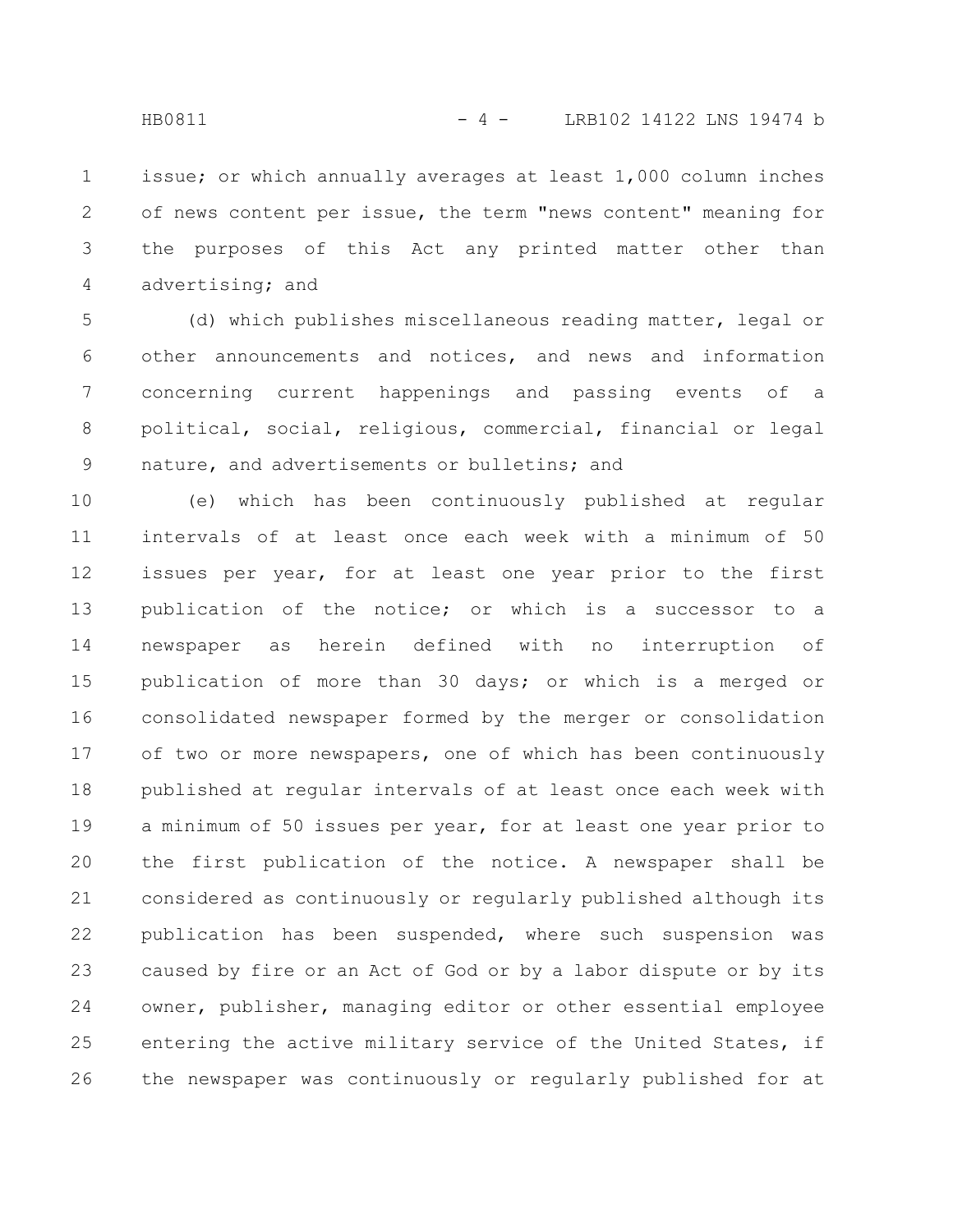HB0811 - 5 - LRB102 14122 LNS 19474 b

least one year prior to its suspension and if its publication is resumed at any time not later than 12 months after such fire or Act of God, or if its publication is resumed at any time within 12 months after the termination of the labor dispute, or if its publication is resumed at any time within 12 months after the termination of the war in connection with which such persons entered such military service.<sup>+</sup> and 1 2 3 4 5 6 7

(f) (Blank). which has the capability of placing required pursuant to this Act on a daily or weekly basis on the statewide website as required by Section 2.1. 8 9 10

(Source: P.A. 96-59, eff. 7-23-09; 96-1144, eff. 12-31-12.) 11

(715 ILCS 5/2.1 rep.) 12

Section 10. The Notice By Publication Act is amended by repealing Section 2.1. 13 14

Section 15. The Newspaper Legal Notice Act is amended by changing Sections 1 and 2 as follows: 15 16

(715 ILCS 10/1) (from Ch. 100, par. 10) 17

Sec. 1. Whenever it is required by law that any legal notice or publication shall be published in a newspaper in this State, it shall be held to mean a newspaper 18 19 20

(a) which consists of not less than 4 pages of printed matter and contains at least 100 square inches of printed matter per page; and 21 22 23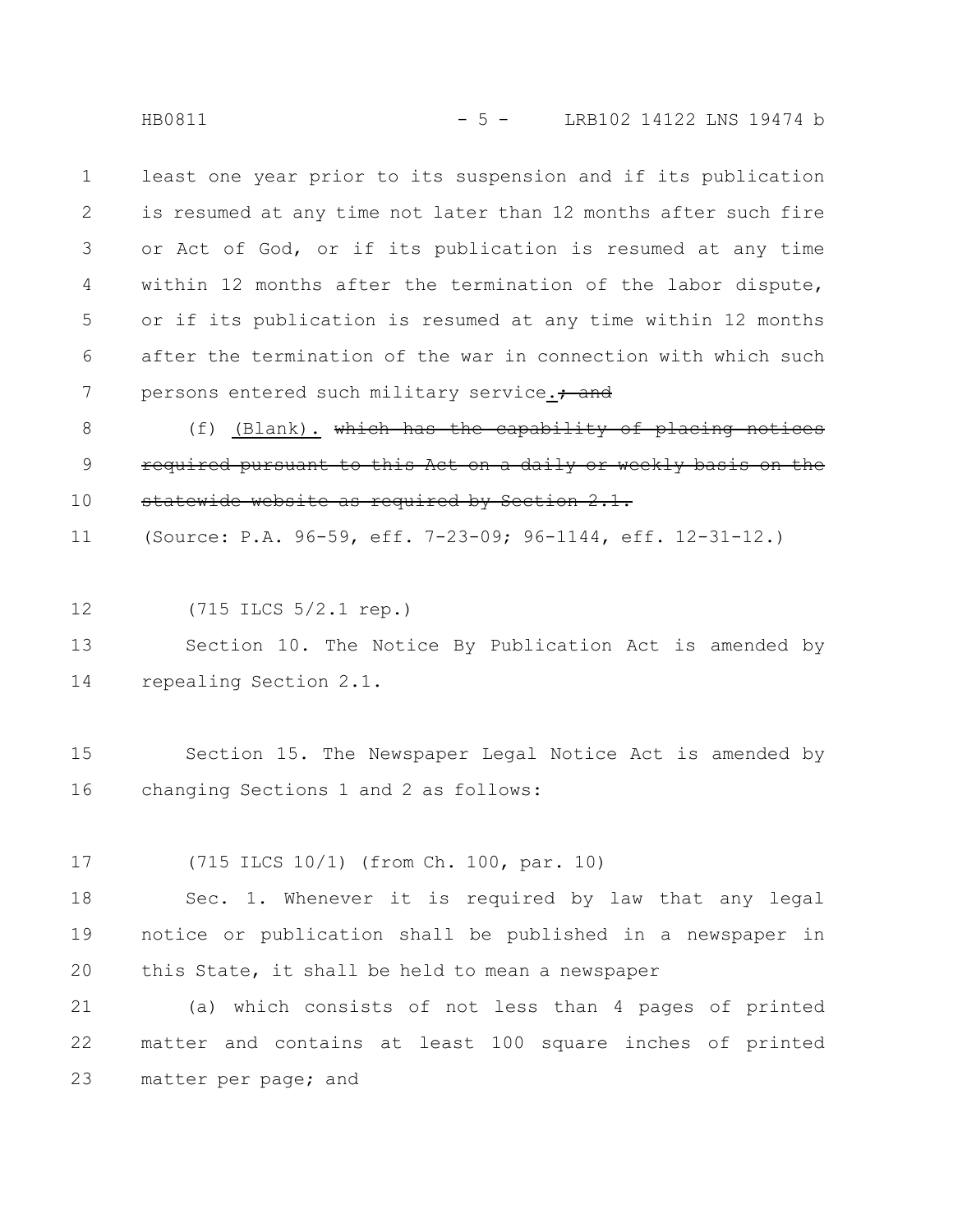(b) which is printed through the use of one of the conventional and generally recognized printing processes such as letterpress, lithography or gravure; and 1 2 3

(c) which annually averages at least 25% news content per issue; or which annually averages at least 1,000 column inches of news content per issue, the term "news content" meaning for the purposes of this Act any printed matter other than advertising; and 4 5 6 7 8

(d) which publishes miscellaneous reading matter, legal or other announcements and notices, and news and information concerning current happenings and passing events of a political, social, religious, commercial, financial or legal nature, and advertisements or bulletins; and 9 10 11 12 13

(e) which has been continuously published at regular intervals of at least once each week with a minimum of 50 issues per year, for at least one year prior to the first publication of the notice; or which is a successor to a newspaper as herein defined with no interruption of publication of more than 30 days; or which is a merged or consolidated newspaper formed by the merger or consolidation of two or more newspapers, one of which has been continuously published at regular intervals of at least once each week with a minimum of 50 issues per year for at least one year prior to the first publication of the notice. A newspaper shall be considered as continuously or regularly published although its publication has been suspended, where such suspension was 14 15 16 17 18 19 20 21 22 23 24 25 26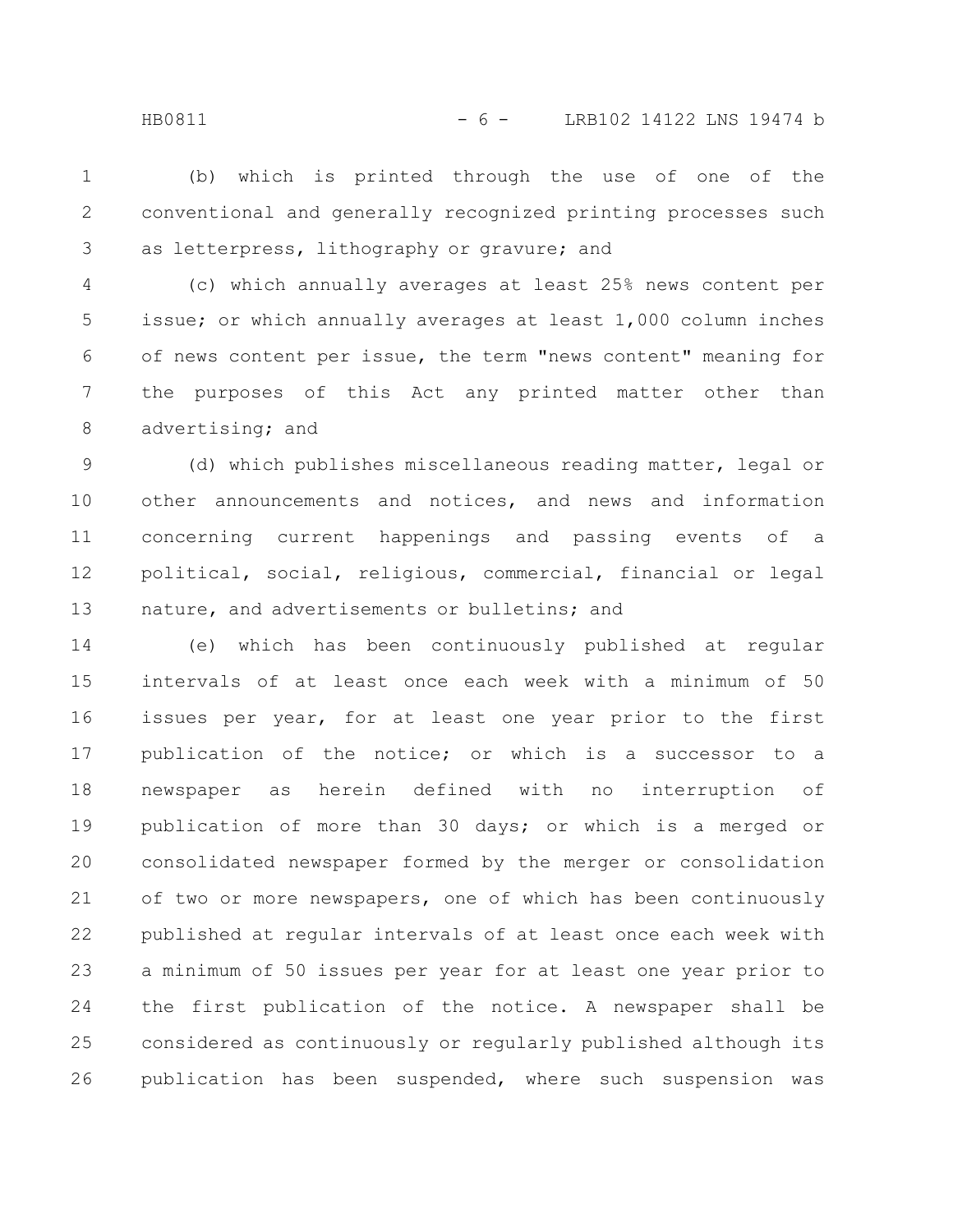HB0811 - 7 - LRB102 14122 LNS 19474 b

caused by fire or an Act of God or by a labor dispute or by its owner, publisher, managing editor or other essential employee entering the active military service of the United States, if the newspaper was continuously or regularly published for at least one year prior to its suspension and if its publication is resumed at any time not later than 12 months after such fire or Act of God, or if its publication is resumed at any time within 12 months after the termination of the labor dispute, or if its publication is resumed at any time within 12 months after the termination of the war in connection with which such persons entered such military service.<sup>+</sup> and 1 2 3 4 5 6 7 8 9 10 11

(f) (Blank). which has the capability of placing, at no additional cost to government, notices required pursuant this Act on a daily or weekly basis on the statewide website established and maintained as a joint venture by the majority of Illinois newspapers as a repository for such notices. (Source: P.A. 96-59, eff. 7-23-09; 96-1144, eff. 12-31-12.) 12 13 14 15 16 17

(715 ILCS 10/2) (from Ch. 100, par. 10.1) 18

Sec. 2. When any legal notice is required by law to be published in any newspaper, such notice shall include the printing of such notice in the total circulation of each edition on the date of publication of the newspaper in which the notice is published<del>; and the newspaper publishing the</del> notice shall, at no additional cost to government, notice to be placed on the statewide website 19 20 21 22 23 24 25